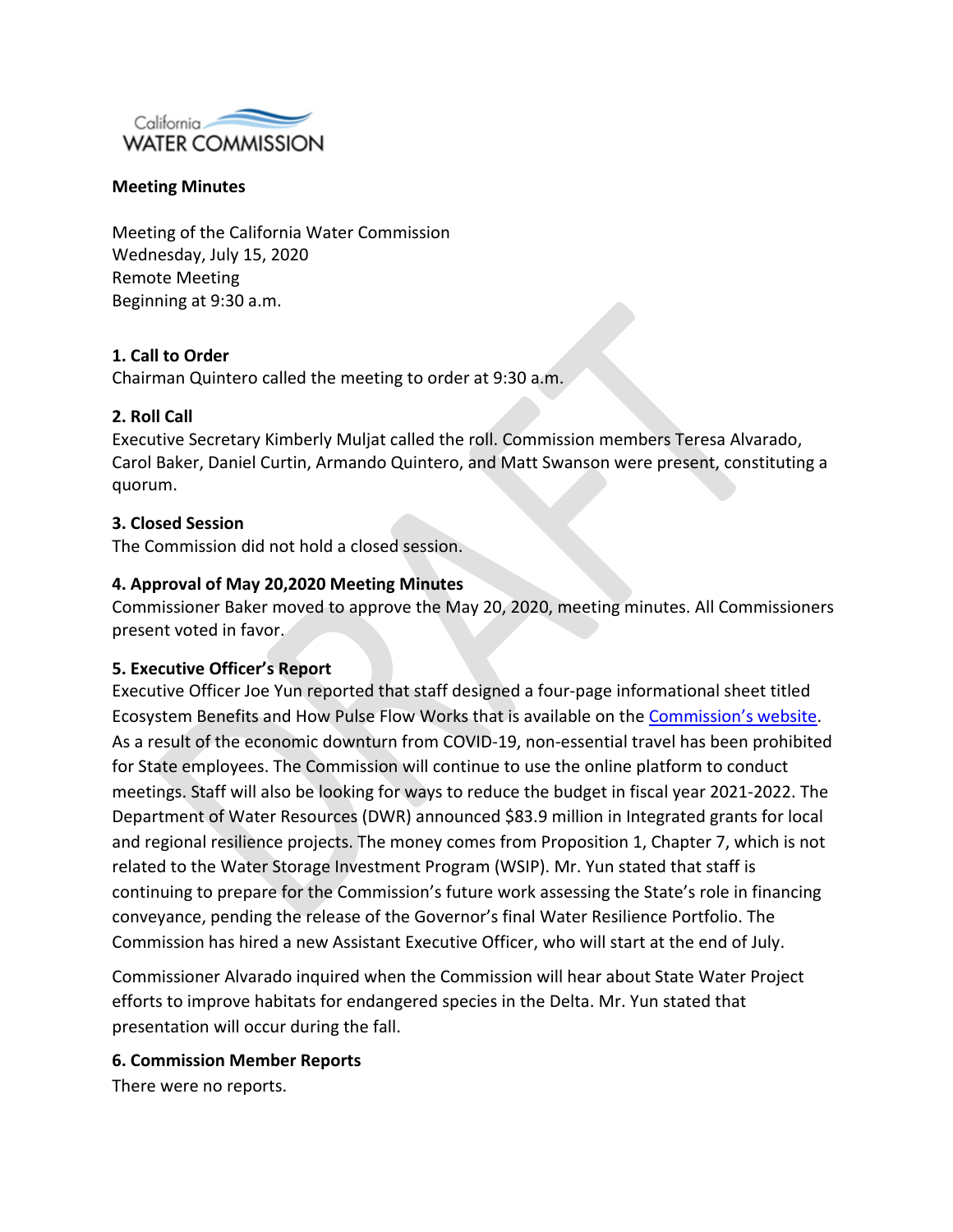California Water Commission Meeting Minutes May 20, 2020

# **7. Public Testimony**

Barry Fitzgerald, a California resident, discussed rainwater catchment and believes the Commission should take interest in the matter.

# **8. Action Item: Potential Modifications to Water Storage Investment Program**

Amy Young, WSIP Program Manager, presented an overview of potential modifications to the WSIP and provided an update on each project. Ms. Young provided an overview of the eligibility requirements applicants must complete prior to January 1, 2022, the requirements to receive a final award, and the status of each project. In May, the Commission received a letter signed by applicants representing six of the WSIP projects, suggesting ways to assist applicants due to the economic hardships caused by COVID-19. The suggestions fall into three categories: funding agreement flexibility, regulatory changes, and statutory change. Ms. Young outlined each proposed change and staff's recommendations. Some requests, such as releasing withheld funds, can be handled on a case-by-case by staff through the existing funding agreement. The requests to provide another opportunity to receive early funding, increase the early funding cap from 5% to 10% of the Maximum Conditional Eligibility Determination (MCED), and extend the reimbursement window from August 2017 back to November 2014 would require changes to the WSIP regulations. The request for a day-to-day extension of the January 1, 2022 eligibility deadline would require a statutory change to Proposition 1, which would be difficult. If the Commission decides to implement any of the changes, it will direct staff to begin the change process but does not guarantee the outcome. Ms. Young presented a table highlighting the requested changes and possible outcomes.

Commissioner Alvarado noted that staff recommended pursuing an emergency regulation if the Commission decides to add another early funding opportunity and asked if it is possible to try for an emergency regulation and a regular regulation at the same time, in the event the emergency regulation is denied. Holly Stout, Commission Counsel, stated that it would be better to pursue the emergency regulation and pursue a regular rulemaking if it fails, which could be accomplished quickly. Commissioner Swanson asked for clarification on how many applicants received early funding previously. Ms. Young said that three applicants have early funding agreements for 5% of their MCED. Commissioner Baker asked if the criteria for a new early funding opportunity would be the same as the current regulations. Ms. Young stated that a new early funding opportunity would be subject to the same criteria and decision making process that was used for the previous early funding.

The Commission took public comments. Eric Averett, General Manager for Rosedale-Rio Bravo Water Storage District, discussed progress on the Kern Fan Groundwater Storage Project and stated that the applicants support each of the requested changes but are particularly interested in another opportunity for early funding. Regina Chichizola, with the Pacific Coast Federation of Fishermen's Associations and Save California Salmon, supported staff recommendations to deny requested changes to the regulations and expressed concern about the ecosystem impacts of the Sites Project and Temperance Flat Reservoir Project. Ronald Stork, with Friends of the River, stated that the changes appear to be unnecessary because projects are on track to meet the January 1, 2022 deadline, the benefits of a second early funding opportunity seem minimal, and he agrees with staff recommendations with the exception of the deferral.